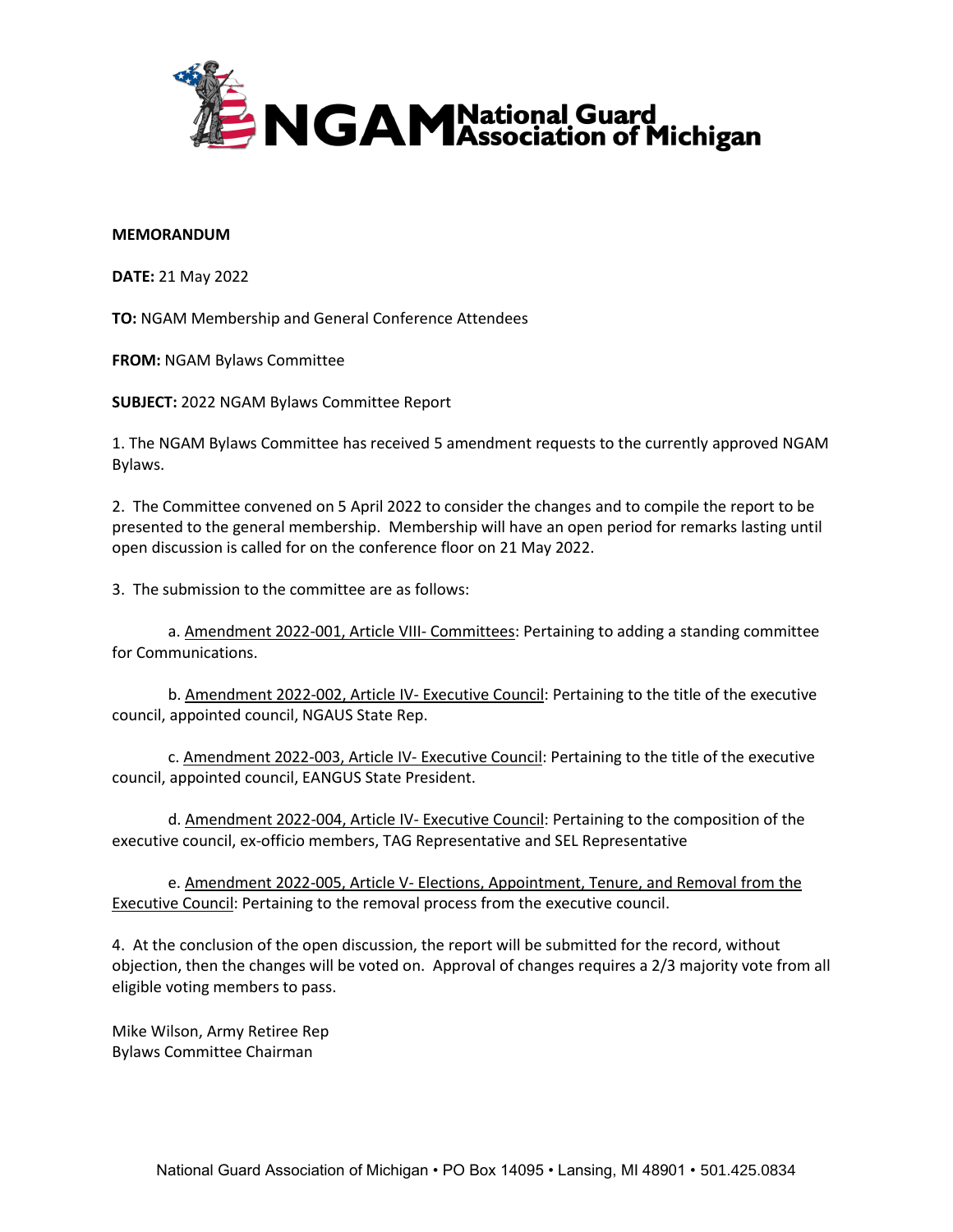

1. Amendment 2022-001, Article VIII- Committees: Pertaining to adding a standing committee for Communications.

### 2. **Article VIII- Committees, Standing Committees.**

**As reads:**

No Change.

#### **Change to read:**

Add: **Communications Committee**. The NGAM Communications Committee shall serve as an official advising and action committee to the NGAM Executive Council to recommend policies, procedures, and programs with respect to editorial, business marketing, advertising, and promotional campaigns for the organizations. The communications committee assists with developing email blasts, social media strategies, and traditional mailings. The committee is responsible for developing the communications campaign with respect to newsletters and correspondence that will be published in outside media sources, such as newspapers, multimedia outlets, magazines, or web-based news sources.

#### 3. **Justification:**

NGAM does not currently have any committee to manage media or social media management. This chairperson would be able to assist the Executive Director in these efforts, to include website development and smartphone app development.

4. **Submitted by:** Simon Brackett, NGAM President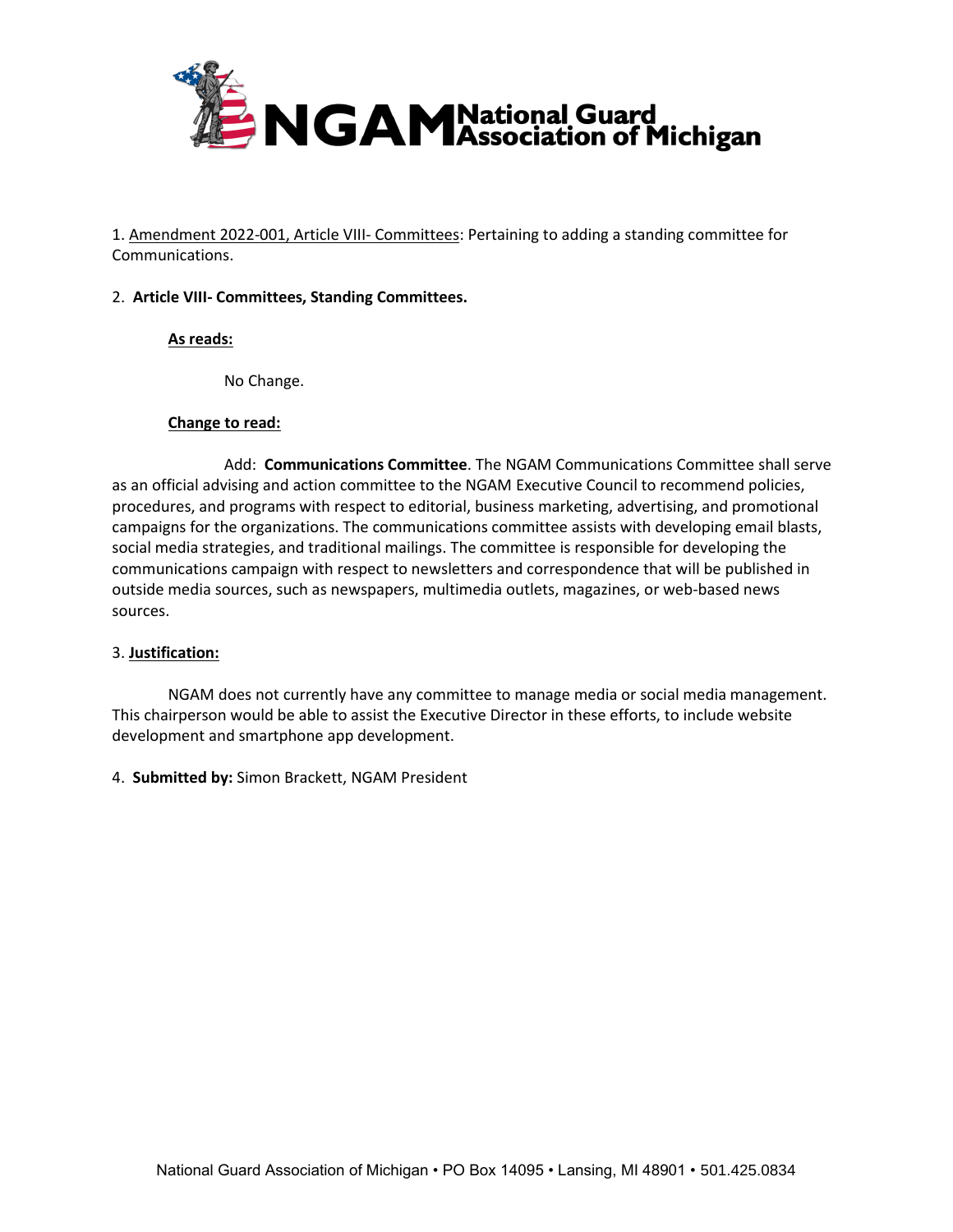

1. Amendment 2022-002, Article IV- Executive Council: Pertaining to the title of the executive council, appointed council, NGAUS State Rep.

2. **Article IV- Executive Council- Composition of the Executive Council.** 2. Appointed Council (Voting Members). a. NGAUS State Representative

## **As Reads**:

a. NGAUS State Representative

### **Change to read:**

a. Officer Corp Representative

### 3. **Justification:**

NGAM does not have any authority to place an officer on the NGAUS Board, nor does the state have a requirement to provide an officer to serve as a Liaison between NGAM and NGAUS. The position was inappropriately titled based on the expectations of the position. The position was designed to provide an officer perspective and vote, regardless of the disposition of the elected body of NGAM. The title of the position has caused some confusion with the National Organizations and has been requested to be changed to align more closely with the official role for the state.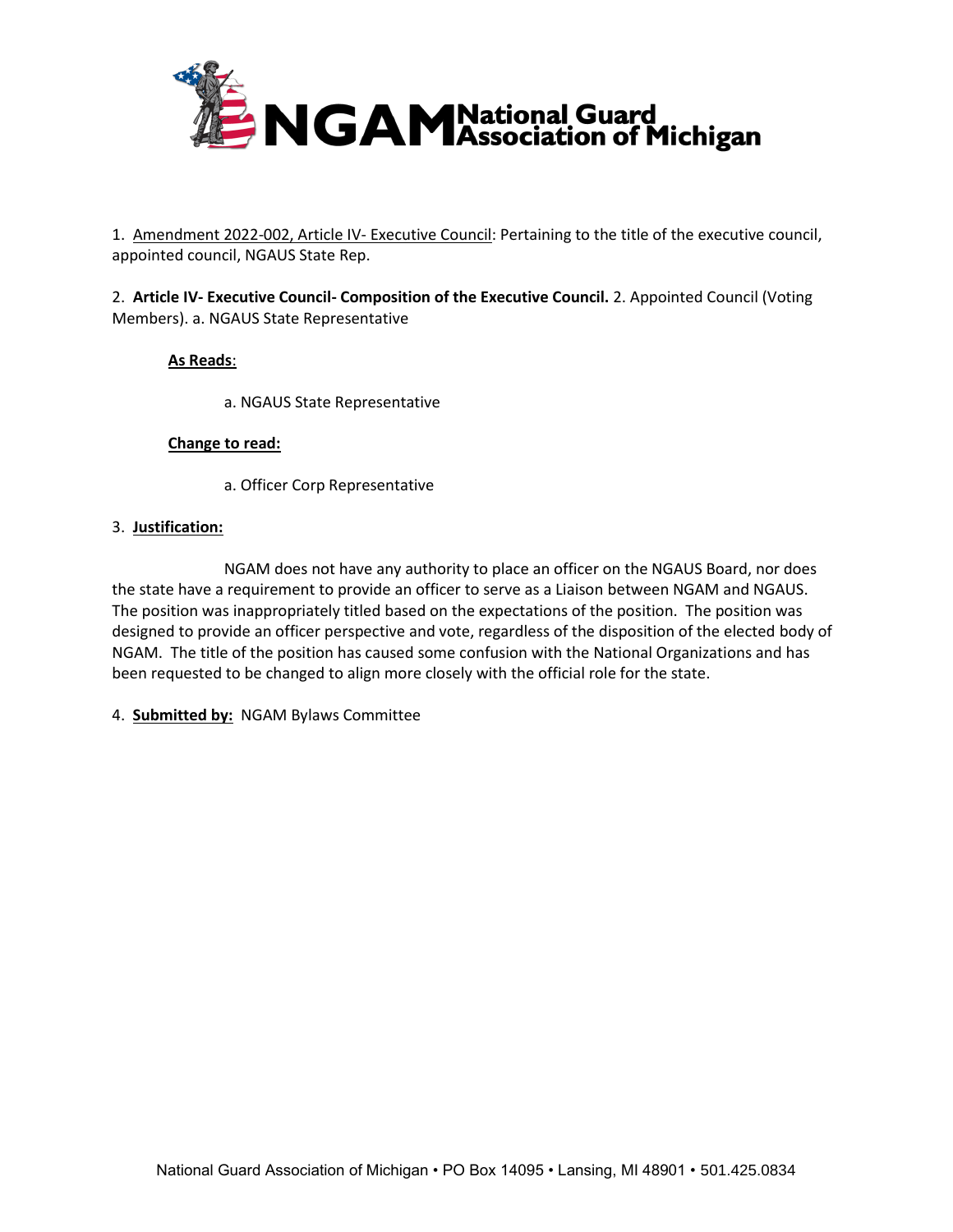

1. Amendment 2022-003, Article IV- Executive Council: Pertaining to the title of the executive council, appointed council, EANGUS State President.

2. **Article IV- Executive Council- Composition of the Executive Council.** 2. Appointed Council (Voting Members). b. EANGUS State President

## **As Reads**:

b. EANGUS State Representative

### **Change to read:**

b. Enlisted Corp Representative

### 3. **Justification:**

NGAM does not have any authority to place a member on the EANGUS Board, nor does the state have a requirement to provide a member to serve as a Liaison between NGAM and EANGUS. The position was inappropriately titled based on the expectations of the position. The position was designed to provide an enlisted perspective and vote, regardless of the disposition of the elected body of NGAM. The title of the position has caused some confusion with the National Organizations and has been requested to be changed to align more closely with the official role for the state. The title of this position has also caused further confusion internally. NGAM has an elected structure that designates a president and two vice presidents, the current title of the position has allowed for disposition of roles and responsibilities.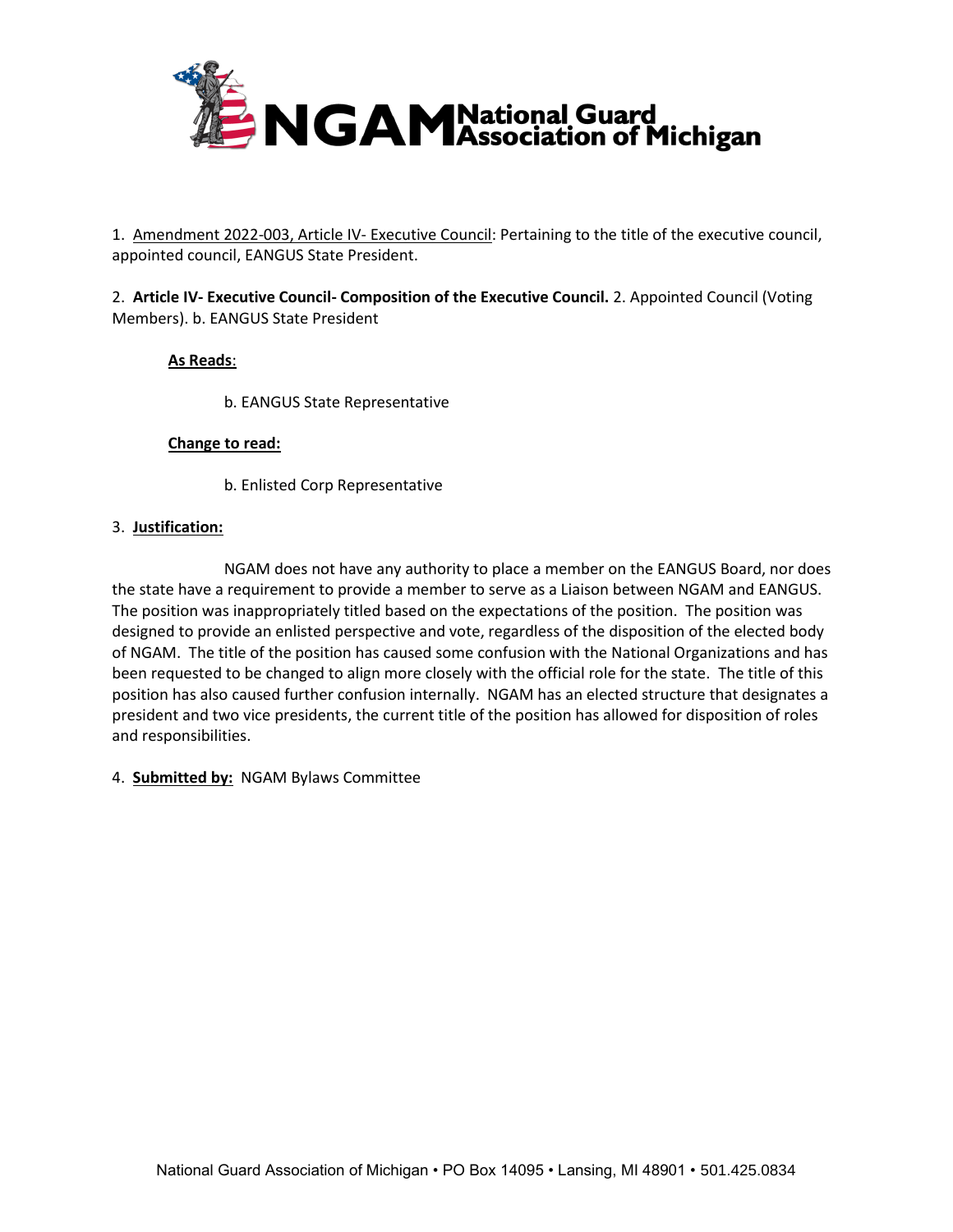

1. Amendment 2022-004, Article IV- Executive Council: Pertaining to the composition of the executive council, ex-officio members, TAG Representative and SEL Representative.

2. **Article IV- Executive Council- Composition of the Executive Council.** 3. Ex-Officio Members (Non-Voting). g. TAG Representative h. SEL Representative

## **As Reads**:

- g. TAG Representative
- h. SEL Representative

### **Change to read:**

DELETE: g. TAG Representative

h. SEL Representative

#### 3. **Justification:**

The TAG Representative position was carried over from the previous version of the bylaws. During the revision in 2021, the SEL Position was added to create equity for the officer and enlisted corps' highest positions. The positions were established to ensure that both leaders had a connection to the NGAM board, for both knowledge and insight. Neither of the positions have been filled and have not been needed in recent years due to established relationships between NGAM and the MING.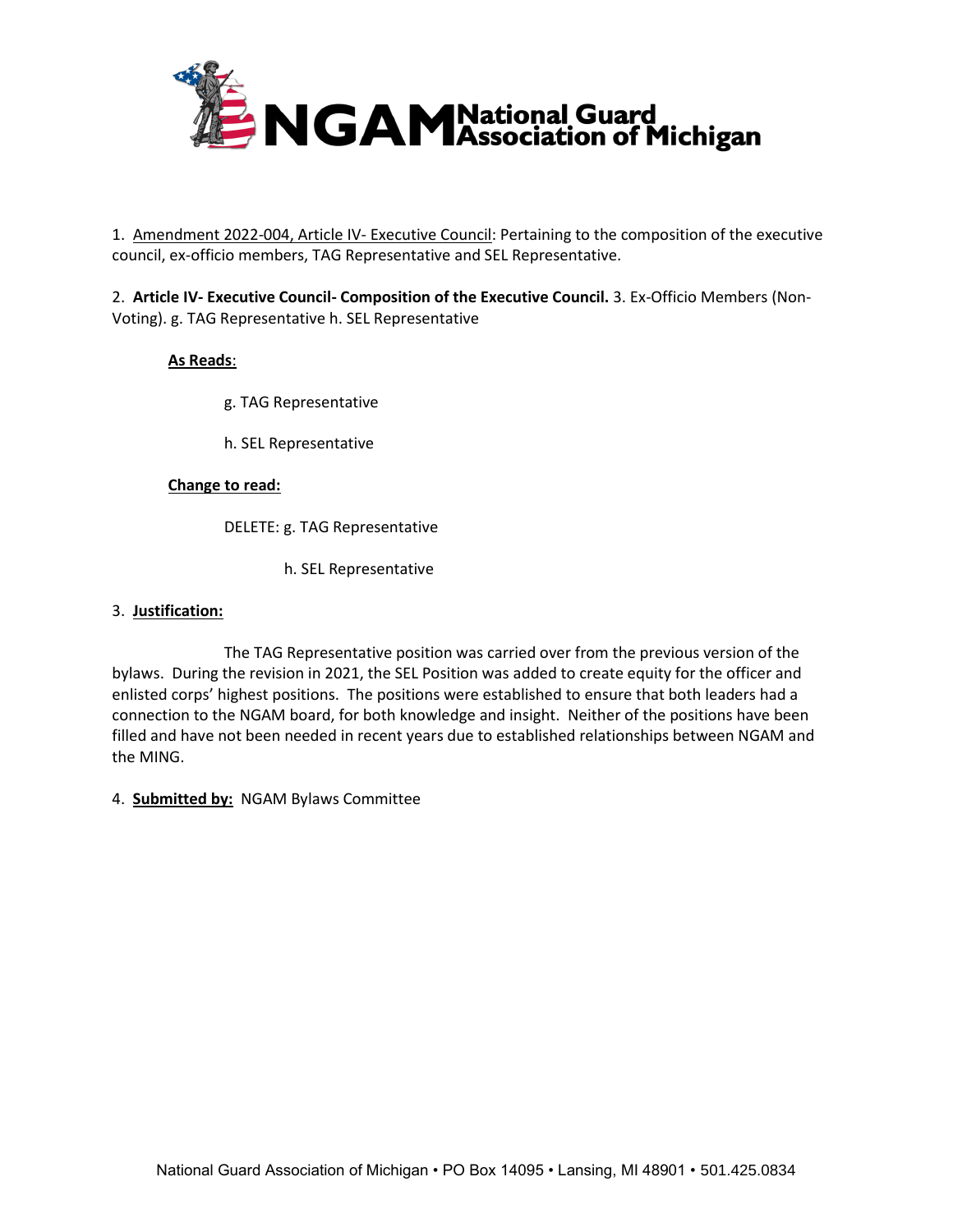

1. Amendment 2022-005, Article V- Elections, Appointment, Tenure, and Removal from the Executive Council: Pertaining to the removal process from the executive council.

## 2. **Article V- Elections, Appointment, Tenure, and Removal from the Executive Council- Removal from the Executive Council.**

## **As Reads**:

**Removal from the Executive Council.** Tenure in office is terminated, provided sufficient cause has been presented, by a vote of the Executive Council at a called Special Executive Council Meeting. The procedure for removal shall be:

1. An Executive Council member may be removed from office by a two-thirds vote of the Executive Council.

2. The Executive Council member who is the subject of the termination request shall be given notice at least fifteen (15) days prior to the vote.

3. The Executive Council member has the right to represent themselves before the council and make a case for their position. They will not be a part of any vote calling for their recusal.

4. The Executive Council's decision shall be final. Executive Council members approved for removal are immediately removed from their position.

5. Removed Executive Council members are deemed ineligible to run for any future council position.

6. All correspondence, including the original filing of complaint, notes, minutes, and determination of the committee will remain confidential indefinitely.

# **Change to read:**

CHANGE: **Removal from the Executive Council for Elected Positions.** Tenure in office is terminated for elected positions, provided sufficient cause has been presented, by a vote of the Executive Council at a called Special Executive Council Meeting. The procedure for removal shall be:

1. An Executive Council member may be removed from office by a two-thirds vote of the Executive Council.

2. The Executive Council member who is the subject of the termination request shall be given notice at least fifteen (15) days prior to the vote.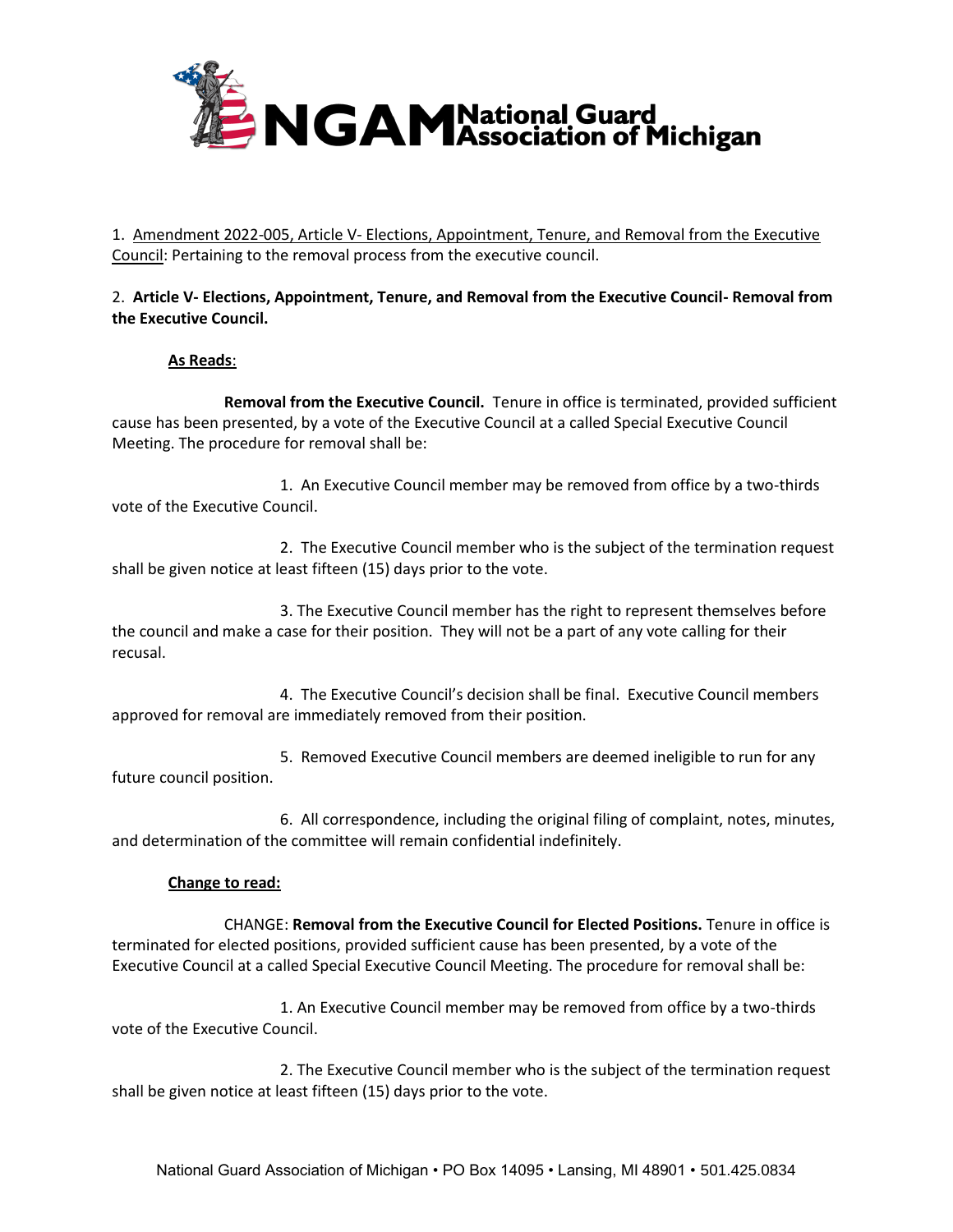

3. The Executive Council member has the right to represent themselves before the council and make a case for their position. They will not be a part of any vote calling for their recusal.

4. The Executive Council's decision shall be final. Executive Council members approved for removal are immediately removed from their position.

5. Removed Executive Council members are deemed ineligible to run for any future council position.

6. All correspondence, including the original filing of complaint, notes, minutes, and determination of the committee will remain confidential indefinitely.

**Removal from the Executive Council for Appointed Positions.** Tenure on the council is terminated for appointed members of the council following these procedures:

1. If the delegation of which the appointed council member represents formally asks the council to remove their appointed representative, that member is removed from their position without vote or debate. The delegation should have an appropriate replacement before the next regularly scheduled board meeting, at which time the Executive Council will swear in the replacement representative.

2. If the appointed council member was placed on the board via a presidential appointment and the Executive Council accepted that presidential appointment via a majority vote, removal of that representative must be done through a recommendation of the NGAM President and accepted by a majority vote of the Executive Council. A replacement representative through a presidential appointment must be a separate vote. The presidential appointed member being removed must be given at least 5 days' notice prior to the vote, has the right to represent themselves prior to the vote, but will not be allowed to vote on their removal.

3. The Executive Council's decision shall be final. Appointed Council members approved for removal are immediately removed from their position.

4. Removed Appointed Council members are not deemed ineligible to run for any future council position.

5. All correspondence, including the original filing of complaint, notes, minutes, and determination of the committee will remain confidential indefinitely.

# 3. **Justification:**

The bylaws have a clear path to removal for elected officials but does not distinguish this process for those who are appointed to represent a specific delegation. Those appointed positions are typically entrusted by the delegation that they represent and without some clarification, the current

National Guard Association of Michigan • PO Box 14095 • Lansing, MI 48901 • 501.425.0834